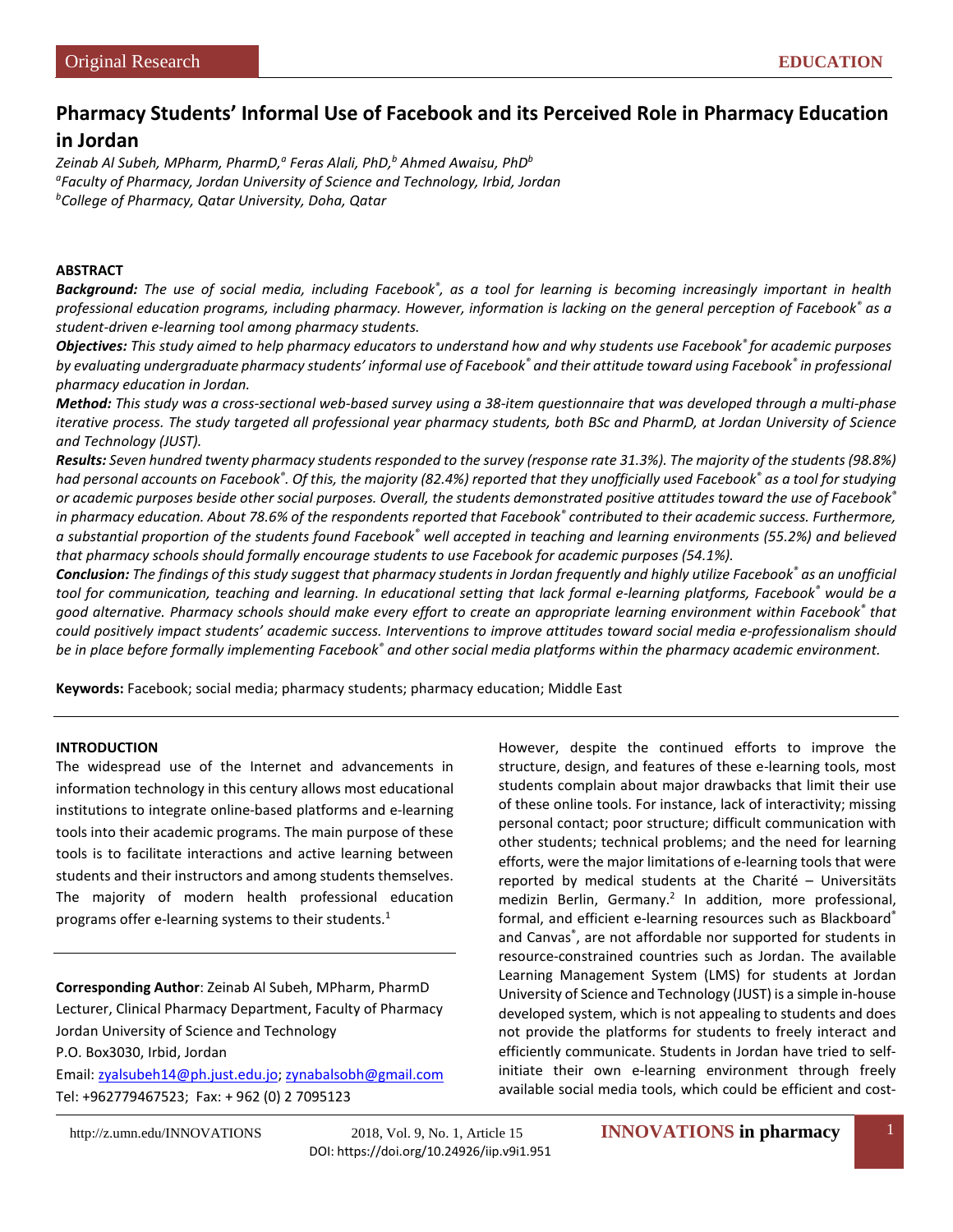effective alternatives to other e-learning systems. Many universities take advantage of social media for student recruitment, promoting visibility and publicity. $3$  The use of social media tools in general, and Facebook® in particular, have become useful and well-accepted approaches in teaching and learning.4,5

In pharmacy and other health care professional education programs, social media tools are becoming increasingly important.<sup>6</sup> Facebook<sup>®</sup> is the most popular social media communication tool<sup>7</sup> with more than  $1.94$  billion monthly active users for March 2017. $8$  It provides students in various disciplines with a no cost platform to communicate, share educational resources and study materials, post news, conduct focused discussion sessions, and contact their classmates and teachers.<sup>9,[10](#page-5-1)</sup> Facebook<sup>®</sup> facilitates the creation of an efficient learning environment by enabling different forms of communications using personal profiles, private or public groups, or public pages. $11$  These options are not provided by most available e-learning systems, making Facebook® a good alternative as a formal and informal e-learning tool. $^{12}$ 

There is growing evidence for the importance of Facebook® implementation and utilization among students of healthrelated disciplines. For example, Pickering and Bickerdike found that Facebook® could support medical students and enhance their performance in preparation for anatomy assessments[.13](#page-5-4) Pinilla and his colleagues noticed that posting on Facebook groups of undergraduate medical students reached its peak at the beginning of semesters and on the days before examinations.<sup>14</sup> Various studies have reported the usefulness of Facebook® for different academic purposes among pharmacy students. DiVall and Kirwin successfully used a course-linked Facebook<sup>®</sup> page to facilitate the online discussion of the content of a Comprehensive Disease Management course among pharmacy students.<sup>15</sup> Another study found that over half of pharmacy students supported the use of closed Facebook® discussion groups in a pharmacotherapy course.<sup>16</sup> Facebook® has also helped in exposing pharmacy students to relevant "real-world" issues that were related to the content of a pharmacy management and leadership course. $17$  In a recent study, Facebook® was reported as an efficient tool to distribute information and advice about effective study techniques among pharmacy students.<sup>18</sup> In addition, Facebook<sup>®</sup> was found to be a good tool for student-faculty and student-student communications among pharmacy students and faculty in six Iraqi public schools and colleges of pharmacy.<sup>19</sup>

Despite the popularity of using Facebook® for academic purposes among health professional education programs in general and pharmacy programs in particular, $15,20$  $15,20$  information is lacking on the general perception of Facebook® as a studentdriven e-learning tool among pharmacy students. All previous studies were connected to pharmacy-related courses and tried to investigate the role of utilizing Facebook® in achieving the learning outcomes of those courses.<sup>15,[16,](#page-5-7)[21](#page-5-12)</sup> Furthermore, these studies focused on formal, instructor-driven approaches of using Facebook® in teaching/learning rather than investigating the students self-use of Facebook® for academic purposes. This study aims to investigate the general pattern of using Facebook® among pharmacy students at JUST and their attitude towards its use for teaching and learning purposes.

## **METHODS**

This study was a descriptive cross-sectional questionnairebased survey. A 38-item questionnaire was developed through a multi-step iterative process to achieve the objectives of the study. First, an extensive review of available literature was conducted to develop the initial draft of the questionnaire.<sup>13,[22,](#page-5-13)[23](#page-5-14)</sup> Second, a panel of three pharmacy faculty members with expertise in pharmacy practice and education research performed a content validation of the developed questionnaire to ensure clarity of language, comprehension of questions to achieve study objectives, and natural flow of questions. Third, an online version of the questionnaire was designed and uploaded to SurveyPlanet® , a professional website for developing online surveys (SurveyPlanet, LLC, Los Angeles, CA). Finally, the questionnaire was piloted among 10 pharmacy students to assess its clarity and comprehension. Accordingly, several modifications were applied using an iterative process at different stages of questionnaire development before the final version emerged. The questionnaire was developed in English language, the official language of study at JUST.

The questionnaire items were close-ended and fall under four different sections: (1) socio-demographic and professional characteristics (11 items); (2) general pattern of using Facebook® (9 items); (3) Facebook® use for academic purposes among pharmacy students (11 items); (4) attitudes towards the use of Facebook® in pharmacy education (7 items). The survey was designed to allow individual respondents to answer only the questions that were relevant to them. For example, non-Facebook users were able to answer only the questions included in the first and the last sections of the questionnaire. The study was approved for ethical compliance by the Institutional Review Board at JUST.

The link to the final version of the online survey was sent to pharmacy students at JUST via their university e-mail, Facebook® messages, posting on Facebook® groups related to pharmacy students at JUST, and other social media. Only students who started their professional years of study were targeted for participation. The survey was opened from January 1 to February 28, 2017. A reminder invitation for the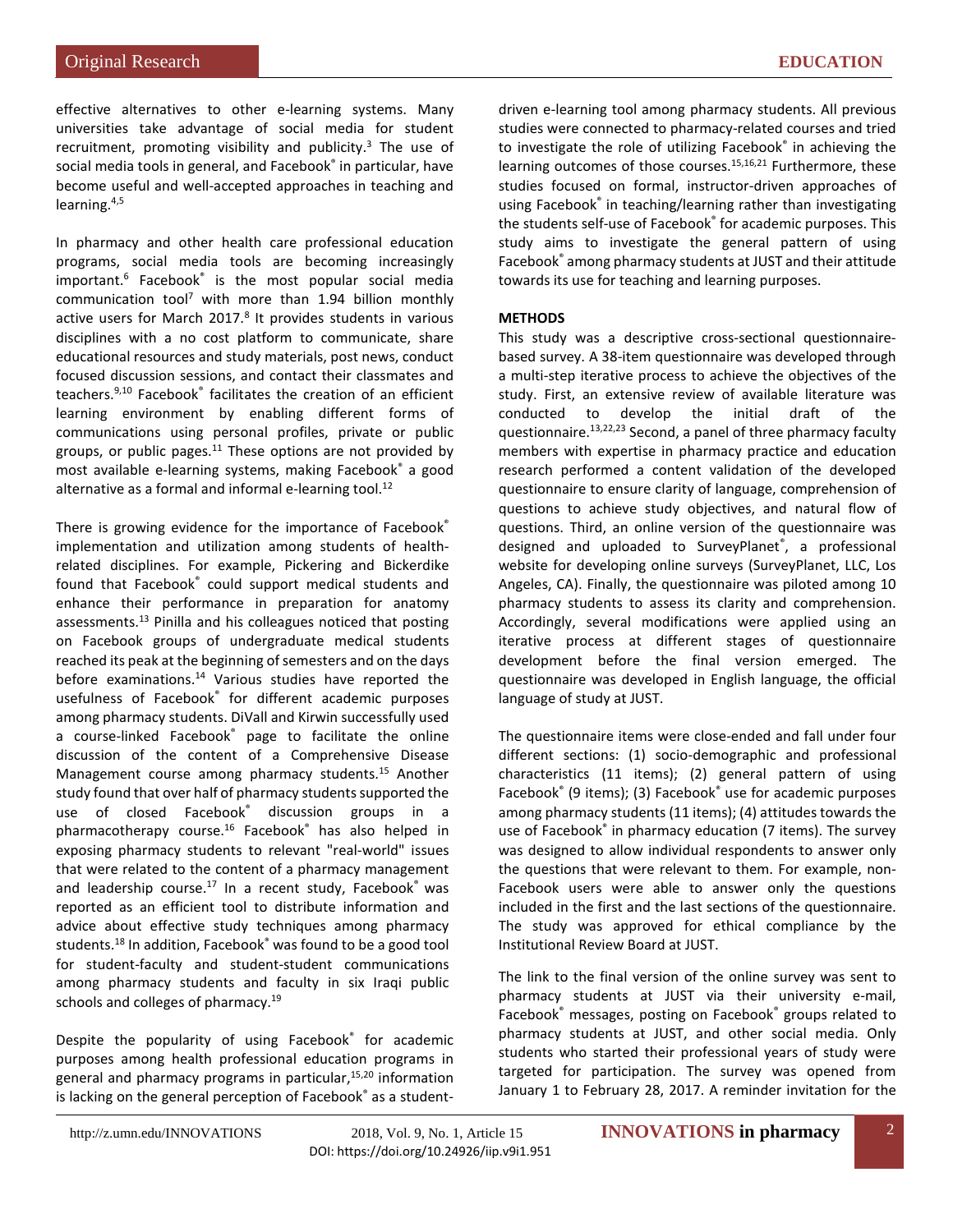participation was posted every two weeks to enhance the response rate. The survey was anonymous, and no one would be able to link the participants with their respective responses. Over the period of two months, the responses received were regularly reviewed and responses provided by ineligible individuals (e.g. non-pharmacy students, or non-student pharmacists) were excluded from data analysis by using several of the demographic questions for filtering.

The Statistical Package for Social Sciences, version 22 (IBM SPSS<sup>®</sup> Statistics for Windows; IBM Corp, Armonk, New York, USA) was utilized for the analyses of the data collected. Frequencies and percentages were predominantly used to present and summarize the data generated through this study.

#### **RESULTS**

Of the 2,300 pharmacy students in various professional years at JUST, 720 students responded to the survey with a corresponding response rate of 31.3%. The majority of the respondents were female (83.6%), single (96%), Jordanian (87.4%) students with age that ranges from 18-25 years (98.6%). (Supplemental file Table 1). Similar proportions of BSc Pharmacy and PharmD students responded to the survey (48.2% vs. 51.8%, respectively). Most of the respondents (61.9%) have an overall grade average that ranges between good and very good. (Supplemental file Table 2)

The vast majority (98.8%) of pharmacy students who responded had personal accounts on Facebook® , and 94% of them were using smartphones to access it, mainly through the application version of Facebook® (93.4%). In general, most respondents created their Facebook® accounts more than five years ago (60.9%), usually browse their Facebook® several times a day (86.2%), and spent 1-3 hours per day on Facebook® (44.9%). Home or hostel was the most frequently (66.9%) reported browsing area for Facebook® users. At the university, only 15.8% of Facebook® users reported browsing their Facebook® accounts in the classroom setting during lectures (Supplemental File Table 3). Facebook® was reported by its users to be an alternative to: e-mails (58%), traditional phone calls (37.5%), Dropbox (30.5%), Google Drive (26.9%), and other tools. The majority of respondents (82.4%) reported that they used Facebook® for studying or academic purposes, besides using it to be in contact with classmates (73.0%), friends and/or family (71.4%), and to keep up to date with news and events (63.0%). (Supplemental File Table 4)

Table 1 summarizes the general trend of utilizing Facebook® for academic purposes among the respondents. A large proportion of the pharmacy students reported that they used Facebook® for studying purposes, to communicate with other faculty members, and to join Facebook studying groups. Overall, respondents reported that the characteristics of Facebook® made it a useful tool for studying. The most frequently reported features used by the respondents when they utilized Facebook® for academic and studying purposes included the ability to upload files (72.5%), share information with others (70.3%), and the opportunity to create or participate in groups (63%).Some limitations that need further improvement, such as inability to share big files and limited privacy and security, are reported in Table 2.

Most respondents demonstrated a general positive attitude toward the use of Facebook<sup>®</sup> in pharmacy education (Table 3). The largest proportion of respondents believed that Facebook® contributed to their academic success, and would recommend Facebook® as a studying tool to other students and friends.

#### **DISCUSSION**

This study investigates the use of Facebook® for teaching and learning purposes among pharmacy students in the Middle East region, and reports its usefulness as an informal and formal e-learning tool in academic settings.

The use of Facebook® was highly prevalent among pharmacy students in Jordan. This finding was similar to those reported among students of other healthcare professions.<sup>22,[24,](#page-5-15)[25](#page-5-16)</sup> Specifically, 88% of students from 23 different Saudi Arabian medical schools were using social media in their education, and Facebook® was the second most commonly used social media platform for medical education after Youtube<sup>®</sup>.<sup>[26](#page-5-17)</sup> Despite the widespread use of Facebook® among pharmacy students, only 23% of respondents admitted to browsing Facebook<sup>®</sup> at the university, and a smaller proportion of those (16%) were browsing it in classrooms during lectures. This suggests that Facebook® may not necessarily be a source of distraction for students during lectures and may not have a profound negative effect on their academic performance. Moreover, this indicates that students are using Facebook® when they are a distance from the university and feel comfortable at home; a major advantage of e-learning systems over the traditional learning approaches.

This study addressed the unique experience of pharmacy students at JUST, who were able to create and control their own e-learning environment within a social media site, such as Facebook® . It is worth mentioning that each cohort of pharmacy students at JUST has their own Facebook® closed group in which they can communicate, run discussion sessions, and share study materials. This could explain the observed large proportion of pharmacy students (95%) joining Facebook® studying groups. Other evidence for the unique Facebook ® learning experience at JUST is that more than half of the respondents had used Facebook® as an alternative to email. While university e-mail is the official or formal way of communication between students and faculty members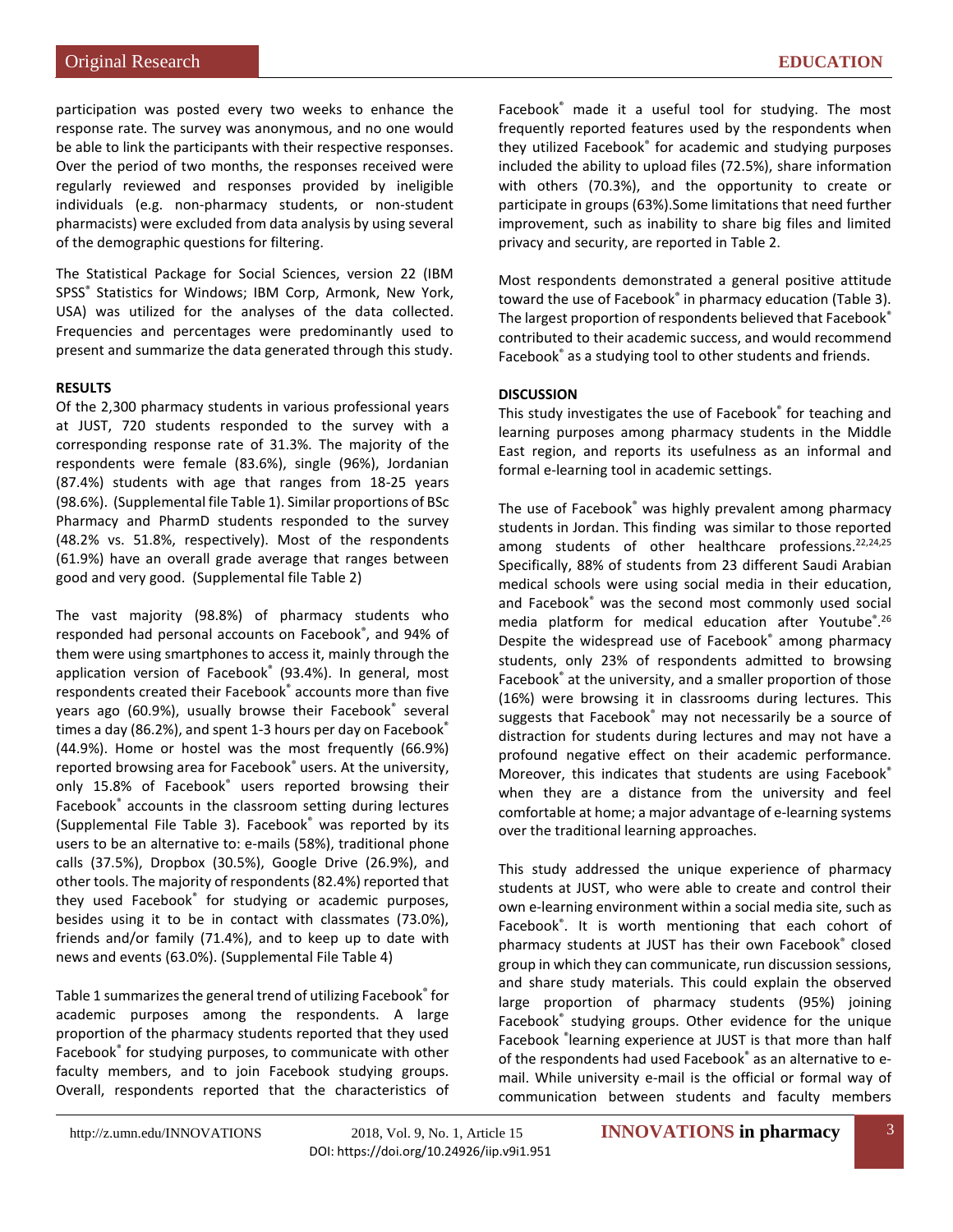according to JUST academic policies, we noticed that students were much more receptive to fill the questionnaire when contacted through Facebook® messenger and Facebook® studying groups than through their university e-mail. A similar finding was reported in Iraqi schools of pharmacy, where both students and faculty use Facebook® more than university email for academic communications[.19](#page-5-10)

Two-thirds of the respondents found Facebook® a useful way to communicate with their instructors. Only 3% of the respondents did not have any teacher available on their Facebook® , which suggests that most faculty members at JUST pharmacy school have their Facebook® personal accounts and accept the communication with students through this social media tool. Some could argue that most faculty members are less likely to accept Facebook® as a scholarly e-learning tool to protect the privacy and confidentiality of their social life. However, Facebook® group and messenger systems allow members to interact and communicate without a need to be Facebook® friends. This could successfully protect the social privacy of both teachers and students. The popularity of using Facebook® among pharmacy educators was reported previously, where 65% of five pharmacy school's faculty members in the US were using Facebook® , and half of them were likely or very likely to use Facebook® in the teaching proces[s.27](#page-5-18) 

University e-learning systems require students to register via username and password to access their page or the portal in general. The course coordinator is the only authorized person who is able to download materials, post assignments and quizzes, and control the discussions. Through the formal elearning tools, students can only communicate with the course coordinator and students registered in the course. Communication with previous course students is nearly impossible. In contrast, Facebook® has the fluidity and flexibility to be utilized as a student- or instructor-driven platform, or both. This shared authority between students and educators in controlling Facebook® academic groups could help to overcome most of the previously mentioned drawbacks of formal instructor-driven e-learning tools. Facebook® learning groups can be easily created and controlled by either students or educators. In addition, Facebook® group allows for deciding the members of this group and uploading/downloading study materials in different forms, such as documents, photos, or videos. Students used studying groups for various academic purposes, such as downloading lectures and study materials, communicating with colleagues regarding academics, getting help in academic issues, providing support to other students, participating in course-related discussion, communicating with teachers and faculty members, and many others as shown in Table 1. Facebook® posts that involved old quizzes, exams, and revision files were the most preferred posts among pharmacy

students at JUST. Consistent with this finding, quizzes (87%) and revision files (82%) posts received the highest preference among medical students at the University of Ottawa.<sup>22</sup> We have observed that Jordanian pharmacy students have developed a unique culture of working together to exchange knowledge and information in course-related materials. This may sound unusual knowing that students fiercely compete among each other for the best rank. The university offers scholarships to top students and sponsor few yearly to pursue higher degrees. Such immense interaction and strong collaboration is partially explained by the fact that several active students in each cohort offer to serve their peers to win their votes during the annual college elections for student representative posts. Another reason is culturally rooted, the nature of a Jordanian is to help other fellow nationals, since many share either geographical or tribe ties.

In general, most respondents showed a positive attitude toward the use of Facebook® in pharmacy education and academic settings. More than 95% found it useful or very useful for studying or academic purposes and more than 75% believed that Facebook® contributes to their academic success. However, 29% of students thought that Facebook® had an overall negative impact on students' academic performance, with 38% having a neutral position toward this statement. Respondents might not have differentiated between modest and excessive use of Facebook®. Excessive use of Facebook® and other social media tools is known to cause addiction, could negatively affect students' social life and academic performance, and could cause various health problems.<sup>24,[28](#page-5-19)</sup> Therefore, despite the usefulness of Facebook® in academic settings, students should try to control the time they spend on this social media platform. Students could minimize that time spent on Facebook<sup>®</sup> by reducing the personal uses of Facebook<sup>®</sup>, such as entertainment or chatting with friends.

Although this study addressed the ability of students to create their own informal e-learning platform on Facebook® , we believe that formal endorsement by colleges and administration would further improve the efficiency of utilizing Facebook® in academic settings. This will potentially open the door for more efficient communications between faculty and students. For instance, faculty members could use Facebook® to provide students with feedback on the general discussion of topics, to answer students' questions, or to make immediate announcements, as students rarely miss checking their academic Facebook® groups. However, the strategy of creating a formal instructor-driven learning platform on Facebook® needs further investigation. The acceptability of using this social media tool for studying and learning purposes may depend on students' culture, familiarity with using Facebook®, and their general trend of using Facebook® for studying purposes. Furthermore, issues related to privacy and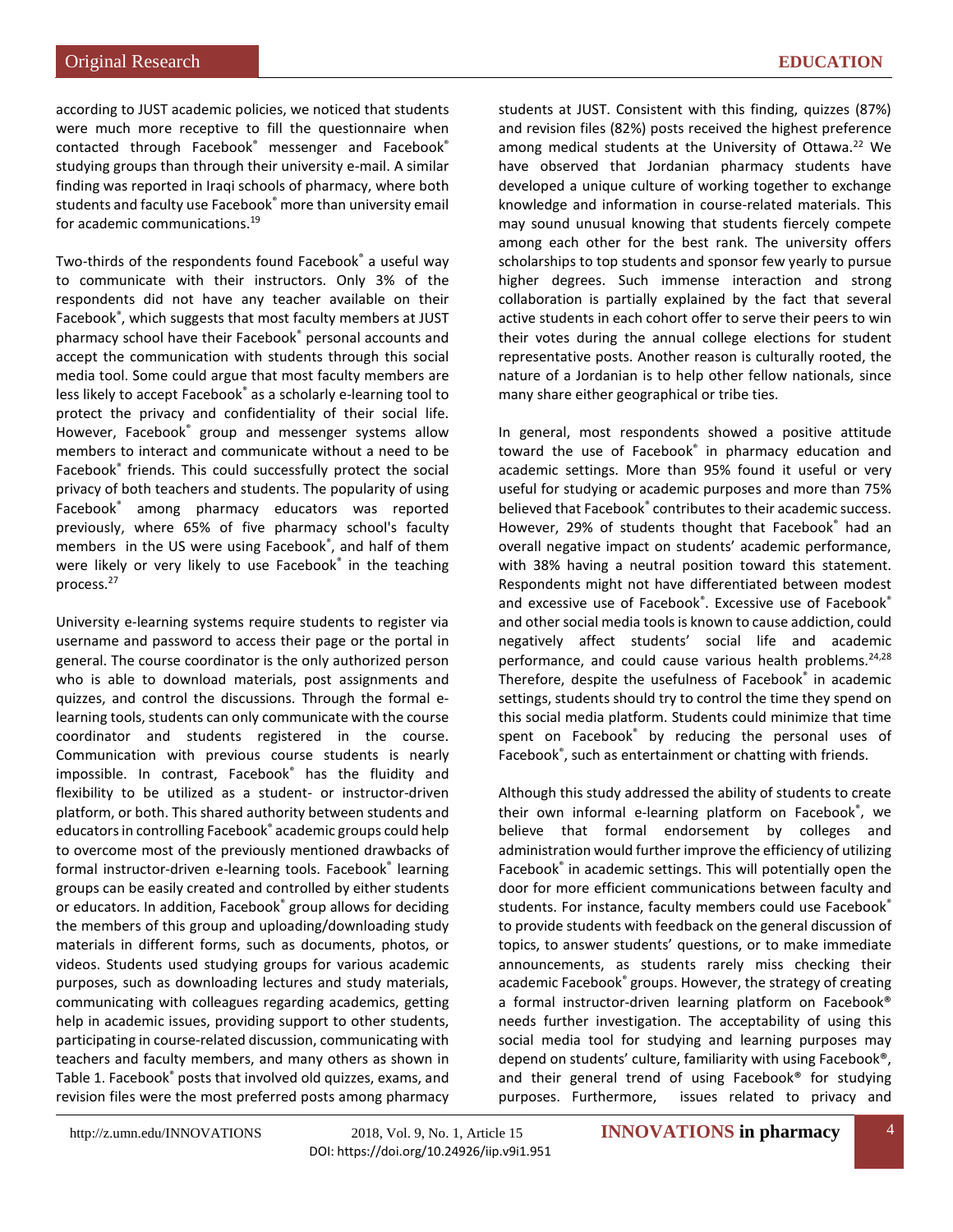e-professionalism should be adequately addressed before formally implementing Facebook® and other social media tool[s.29](#page-5-20) Although Facebook provides students with a friendly environment to communicate, showing mutual respect is required when communicating with colleagues and instructors via Facebook® . Sharing personal and social-life related information should also be avoided on Facebook® study groups. Both, students and faculty members should be able to differentiate between their informal personal profiles on Facebook® and the semi-formal academic groups on Facebook® . The mixed informal and formal nature of Facebook® , when used for academic purposes, helps students to build friendship with their instructors that may extend even after graduation. However, close friendship between students and instructor have its disadvantages too, and should be dealt with caution.

The current study has contributed additional information to the existing literature. However, this study has some limitations. First, the response rate of 31% among pharmacy students at JUST may appear to be inadequate. Nevertheless, the sample of students who responded is representative of the population of pharmacy students at JUST, as demonstrated by respondent demographics. Second, participants' responses to attitude questions are subject to social desirability bias, and the findings should be interpreted with caution. Third, the questionnaire was anonymous, so those who responded more than once, if any, could not be identified. Fourth, feedback from those who were not inclined to respond to an electronic survey could not be captured. Finally, although the study was conducted at the largest pharmacy school in Jordan, the generalizability of findings is limited inside and outside Jordan.

#### **CONCLUSIONS**

The results of this study help pharmacy educators to understand how and why students use Facebook® , their major needs, and the limitations of using social media in learning environments.

In addition, the findings of this study support the use of Facebook® as an alternative to formal e-learning management systems to enhance students' performance, facilitate the conduct of discussion sessions outside the classroom, and allow for easy communication between students themselves or between students and their educators. Facebook® adoption as an e-learning platform may be a particular asset when universities and colleges could not have access to formal elearning management systems (such as Blackboard or Canvas), when the existing e-learning system does not meet students' needs, or when users believe that Facebook® would further support a learning management system. The study highlights the unique added value of students to communicate amongst and learn from each other. Universities and educational

institutions should make efforts to create appropriate learning environments within Facebook® that could meet students' educational needs and positively enhance their academic success. Furthermore, this information can help in developing various strategies to formally implement Facebook® and other social media platforms as e-learning tools within an educational context. In countries with limited resources, Facebook® could be a promising educational platform that would be very handy and affordable for both students and educators, and would provide various features that are comparable to other formal e-learning tools.

#### **Disclosures: None**

#### **REFERENCES**

- <span id="page-4-0"></span>1. Rowe M, Frantz J, Bozalek V. The role of blended learning in the clinical education of healthcare students: a systematic review. *Medical teacher.* 2012;34(4):216- 221. doi: 10.3109/0142159X.2012.642831.
- <span id="page-4-1"></span>2. Back DA, Behringer F, Sostmann K, Peters H, Haberstroh N, Ehlers JP. Learning management system and elearning tools: An experience of medical students' usage and expectations. *International Journal of Medical Education.* 2016;7:267-273. doi: 10.5116/ijme.57a5.f0f5.
- <span id="page-4-2"></span>3. 20 colleges making good use of social media 2011. USA Today Educate Web Site. [http://www.usatodayeducate.com/staging/index.php/t](http://www.usatodayeducate.com/staging/index.php/the-20-colleges-making-the-best-use-of-socialmedia) [he-20-colleges-making-the-best-use-of-socialmedia.](http://www.usatodayeducate.com/staging/index.php/the-20-colleges-making-the-best-use-of-socialmedia) Accessed February 28, 2018.
- 4. Gray K, Annabell L, Kennedy G. Medical students' use of Facebook to support learning: insights from four case studies. *Medical teacher.* 2010;32(12):971-976. doi: 10.3109/0142159X.2010.497826.
- 5. Davis WM, Ho K, Last J. Advancing social media in medical education. *Canadian Medical Association Journal.* May 19 2015;187(8):549-550. doi: 10.1503/cmaj.141417.
- <span id="page-4-3"></span>6. Grindrod K, Forgione A, Tsuyuki RT, Gavura S, Giustini D. Pharmacy 2.0: A scoping review of social media use in pharmacy. *Research in Social and Administrative Pharmacy.* 2014;10(1):256-270. doi: 10.1016/j.sapharm.2013.05.004.
- <span id="page-4-4"></span>7. Knautz K, Baran KS. Facets of Facebook : use and users. Berlin: De Gruyter, 2016. Open access (Ebook). ISBN 978-3-11-041816-3.
- <span id="page-4-5"></span>8. Facebook Stats 2017. Facebook Newsroom Web Site. https://newsroom.fb.com/company-info/. Accessed February 28, 2018.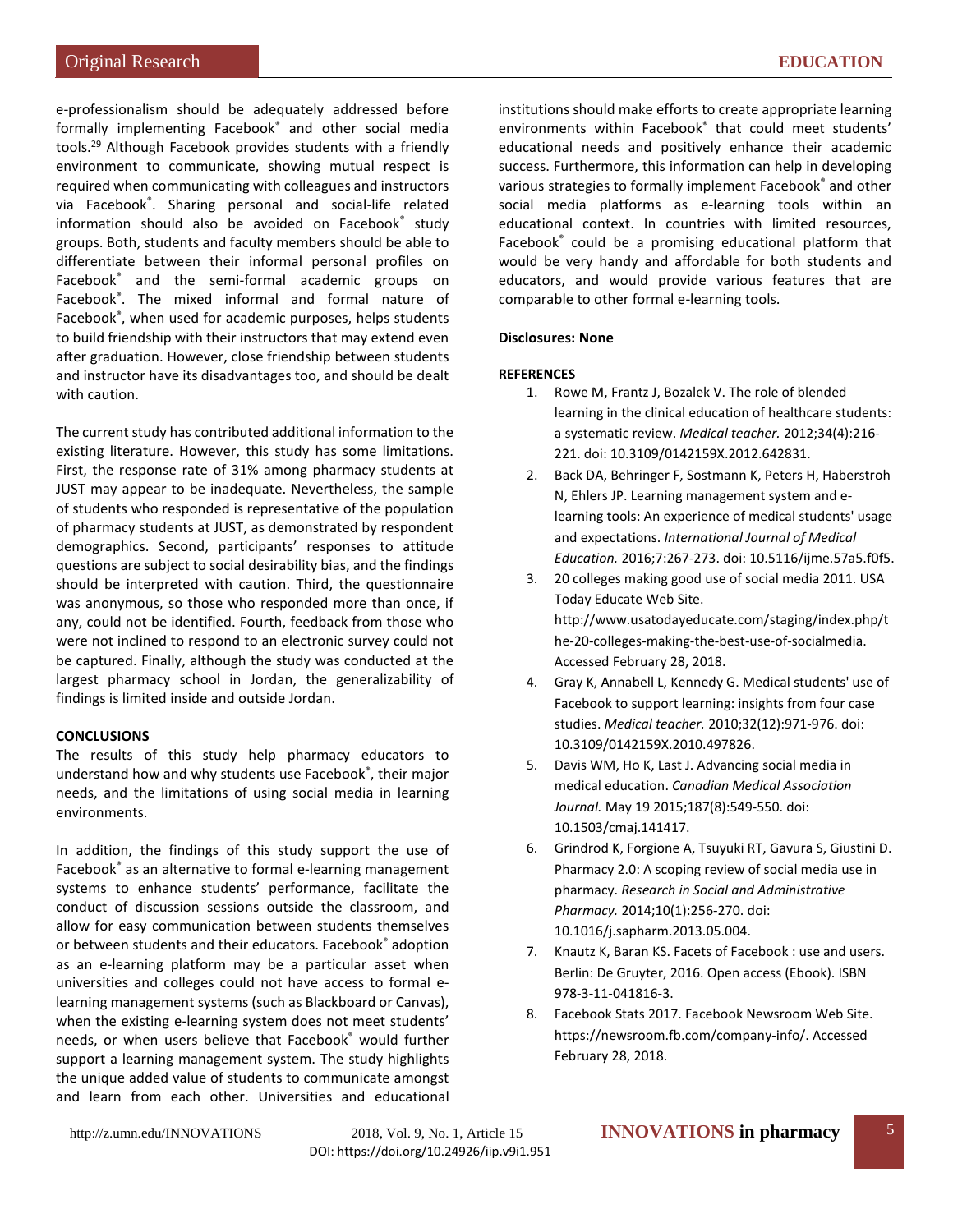- <span id="page-5-0"></span>9. Ophus JD, J.T. A. Exploring the potential perceptions of social networking systems in university courses. *Journal of Online Learning and Teaching.* December 2009;5 (4).
- <span id="page-5-1"></span>10. elwyn N. Faceworking: Exploring students' educationrelated use of Facebook. *Learning, Media and Technology.* 2009;34(2):157–174.
- <span id="page-5-2"></span>11. Ali A. Medical students' use of Facebook for educational purposes. *Perspectives on Medical Education.* Jun 2016;5(3):163-169.
- <span id="page-5-3"></span>12. Valova I. Facebook or Learning Management System. *International Conference on e-Learning'15*. 2015.
- <span id="page-5-4"></span>13. Pickering JD, Bickerdike SR. Medical student use of Facebook to support preparation for anatomy assessments. *Anatomical Sciences Education.* Jun 2017;10(3):205-214. doi: 10.1002/ase.1663.
- <span id="page-5-5"></span>14. Pinilla S, Nicolai L, Gradel M, et al. Undergraduate Medical Students Using Facebook as a Peer-Mentoring Platform: A Mixed-Methods Study. *JMIR Medical Education.* Oct 27 2015;1(2):e12. doi: 10.2196/mededu.5063
- <span id="page-5-6"></span>15. DiVall MV, Kirwin JL. Using Facebook to facilitate courserelated discussion between students and faculty members. *American journal of pharmaceutical education.* 2012;76(2). doi: 10.5688/ajpe76232.
- <span id="page-5-7"></span>16. Estus EL. Using facebook within a geriatric pharmacotherapy course. *American journal of pharmaceutical education.* 2010;74(8).
- <span id="page-5-8"></span>17. Cain J, Policastri A. Using Facebook as an informal learning environment. *American journal of pharmaceutical education.* 2011;75(10).
- <span id="page-5-9"></span>18. Ryan. GJ, Augustine. J. Use of Class Facebook Groups to Disseminate Evidence-Based Study Tips. *Innovations in Pharmacy.* 2017;8(3).
- <span id="page-5-10"></span>19. Al-Jumaili AA, Al-Rekabi MD, Alsawad OS, et al. Exploring Electronic Communication Modes Between Iraqi Faculty and Students of Pharmacy Schools Using the Technology Acceptance Model. *American journal of pharmaceutical education.* 2017;81(5). doi:10.5688/ajpe81589.
- <span id="page-5-11"></span>20. Cain J, Scott DR, Akers P. Pharmacy students' Facebook activity and opinions regarding accountability and eprofessionalism. *American journal of pharmaceutical education.* Oct 01 2009;73(6):104.
- <span id="page-5-12"></span>21. Benetoli A, Chen TF, Aslani P. The use of social media in pharmacy practice and education. *Research in Social and Administrative Pharmacy.* 2015;11(1):1-46. doi: 10.1016/j.sapharm.2014.04.002
- <span id="page-5-13"></span>22. El Bialy S, Jalali A. Go Where the Students Are: A Comparison of the Use of Social Networking Sites Between Medical Students and Medical Educators. *JMIR medical education.* 2015;1(2):e7.
- <span id="page-5-14"></span>23. Donlan L. Exploring the views of students on the use of Facebook in university teaching and learning. *Journal of Further and Higher Education.* 2014;38(4):572-588.
- <span id="page-5-15"></span>24. Jha RK, Shah DK, Basnet S, et al. Facebook use and its effects on the life of health science students in a private medical college of Nepal. *BMC research notes.* 2016;9. doi: 10.1186/s13104-016-2186-0
- <span id="page-5-16"></span>25. Gafni R, Deri M. Costs and benefits of Facebook for undergraduate students. *Interdiscip. J. Inf. Knowl. Manage. Interdisciplinary Journal of Information, Knowledge, and Management.* 2012;7:45-61.
- <span id="page-5-17"></span>26. Alsuraihi AK, Almaqati AS, Abughanim SA, Jastaniah NA. Use of social media in education among medical students in Saudi Arabia. *Korean Journal of Medical Education.* Dec 2016;28(4):343-354. doi: 10.3946/kjme.2016.40
- <span id="page-5-18"></span>27. Cain J, Scott DR, Tiemeier AM, Akers P, Metzger AH. Social media use by pharmacy faculty: Student friending, e-professionalism, and professional use. *Currents in Pharmacy Teaching and Learning.* 2013;5(1):2-8. doi.org/10.1016/j.cptl.2012.09.002
- <span id="page-5-19"></span>28. 2Guedes E, Sancassiani F, Carta MG, et al. Internet Addiction and Excessive Social Networks Use: What About Facebook?. Clinical practice and epidemiology in mental health. 2016;12:43-48. doi: 10.2174/1745017901612010043.
- <span id="page-5-20"></span>29. Chisholm-Burns MA, Spivey CA, Jaeger MC, Williams J, C. G. Development of an instrument to measure pharmacy student attitudes toward social media professionalism. American Journal of Pharmaceutical Education2017;81(4). doi:10.5688/ajpe81465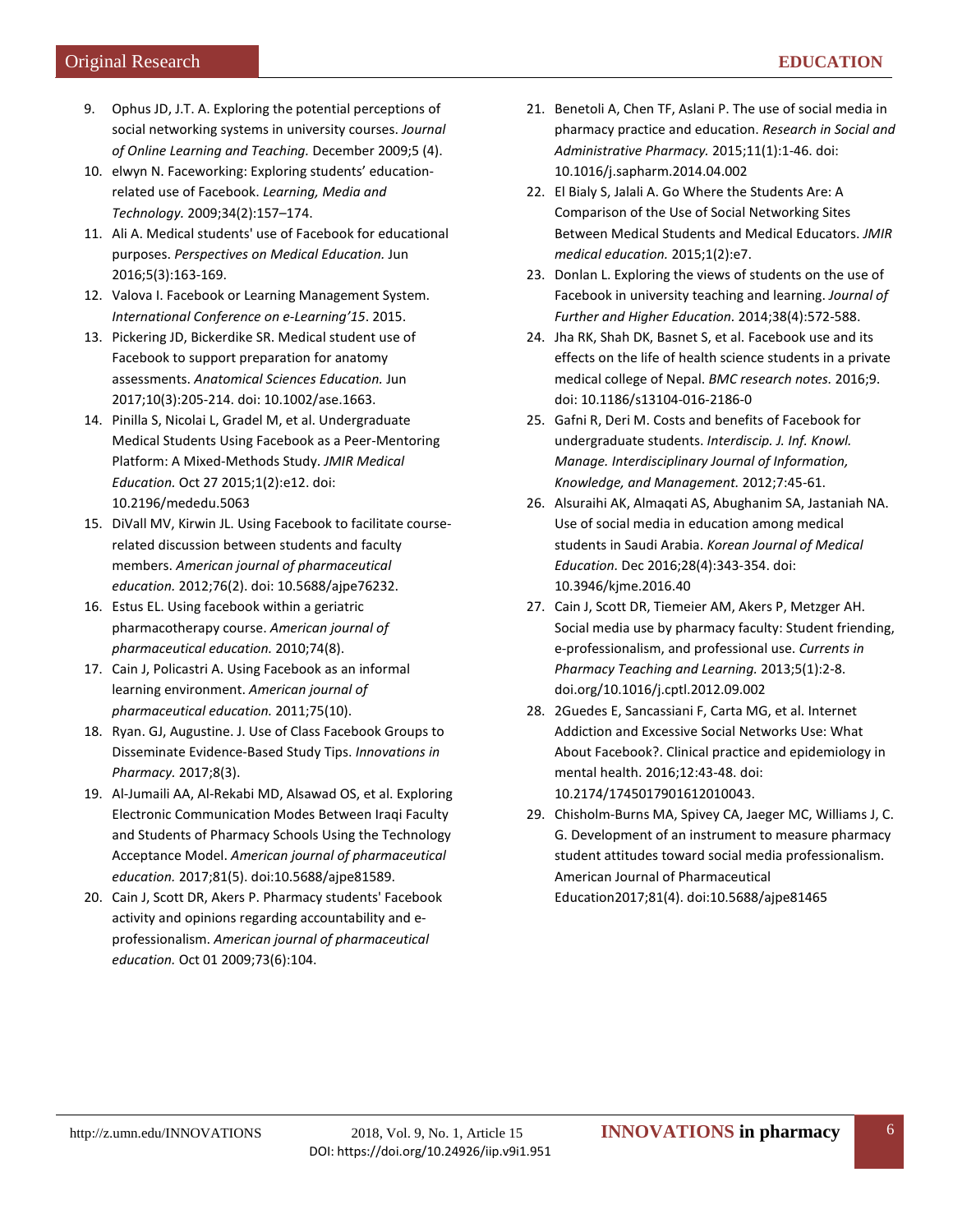| Variable                                                                                | <b>Students</b><br>$n(\%)$ |
|-----------------------------------------------------------------------------------------|----------------------------|
| Facebook usage for academic purposes*                                                   |                            |
| I do not use Facebook for academic purposes                                             | 33(4.6)                    |
| To communicate with colleagues in pharmacy school regarding academics                   | 571 (80.3)                 |
| To communicate with teachers and faculty members in pharmacy school regarding academics | 332 (46.7)                 |
| To download lectures and study materials                                                | 626 (88.0)                 |
| To arrange for university extracurricular activities                                    | 294 (41.4)                 |
| To get help in academic issues (e.g, homework, reports)                                 | 475 (66.8)                 |
| To provide support for other students (e.g. sharing your experience)                    | 379 (53.3)                 |
| To participate in a course-related discussion between students and faculty members      | 296 (41.6)                 |
| To participate in Facebook groups to prepare for exam                                   | 370 (52.0)                 |
| To share online materials with other students                                           | 385 (54.1)                 |
| To keep updated with college and courses announcements                                  | 449 (63.2)                 |
| Other academic purposes                                                                 | 2(0.3)                     |
| Successful communication with faculty member                                            |                            |
| <b>Yes</b>                                                                              | 474 (66.7)                 |
| No                                                                                      | 216 (30.4)                 |
| My teachers aren't available on Facebook                                                | 21(3.0)                    |
| Preferred educational posts on Facebook*                                                |                            |
| Old quizzes and exams files                                                             | 537 (75.5)                 |
| <b>Revision files</b>                                                                   | 429 (60.3)                 |
| <b>Explanatory comments</b>                                                             | 321 (45.1)                 |
| Post-lecture questions                                                                  | 341 (48.0)                 |
| Course-related humor                                                                    | 251 (35.3)                 |
| Book/article recommendations                                                            | 306 (43.0)                 |
| Videos                                                                                  | 322 (45.3)                 |
| None                                                                                    | 12(1.7)                    |
| Other types of educational posts                                                        | 4(0.6)                     |
| Facebook studying group(s) joined                                                       |                            |
| Yes                                                                                     | 675 (94.9                  |
| No                                                                                      | 22(3.1)                    |
| I am not aware of such group(s)                                                         | 8(1.1)                     |
| There is no such studying group(s)                                                      | 6(0.8)                     |
| Faculty/University Facebook pages followed*                                             |                            |
| The official Facebook page for pharmacy faculty                                         | 639 (89.9)                 |
| The official Facebook page for the university                                           | 570 (80.2)                 |
| Other non-official university-related pages                                             | 354 (49.8)                 |
| None                                                                                    | 14(2.0)                    |
| Facebook usefulness for studying or academic purposes                                   |                            |
| Very useful                                                                             | 455 (64.0)                 |
| Somewhat useful                                                                         | 233 (32.8)                 |
| Not very useful                                                                         | 20(2.8)                    |
| Absolutely not useful                                                                   | 3(0.4)                     |

**Table 1:** Utilization of Facebook among Pharmacy Students for Academic Purposes (n = 711)

\*Question allows for multiple responses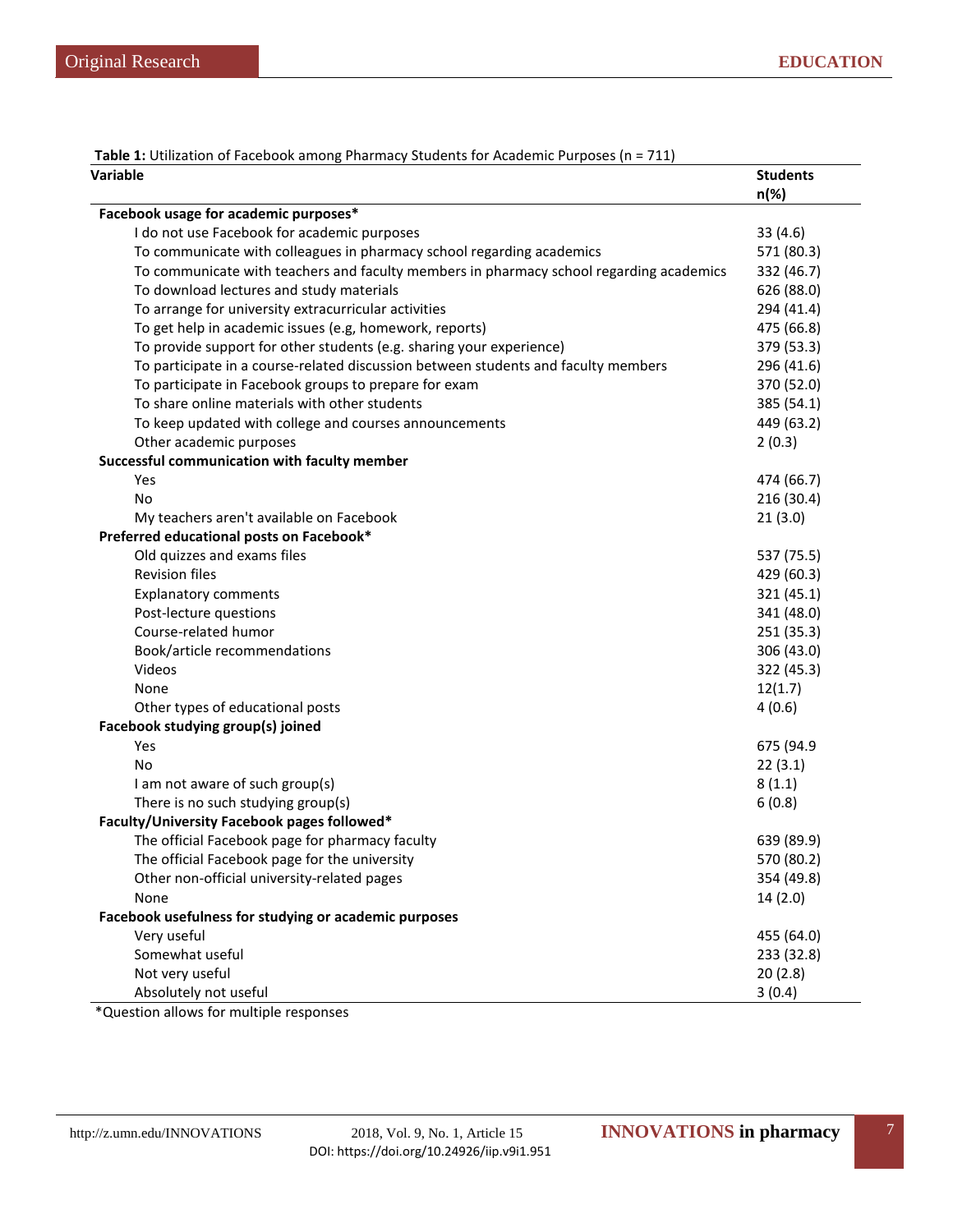| Variable                                                            | <b>Students</b> |  |
|---------------------------------------------------------------------|-----------------|--|
|                                                                     | n(%)            |  |
| Facebook features that are used for studying purposes*              |                 |  |
| Creating or participation in groups                                 | 447 (63.0)      |  |
| Chatting                                                            | 347 (48.9)      |  |
| <b>Uploading files</b>                                              | 515 (72.5)      |  |
| Making appointments                                                 | 199 (28.0)      |  |
| Sharing information                                                 | 499 (70.3)      |  |
| None                                                                | 24(3.4)         |  |
| Other features                                                      | 4(0.6)          |  |
| Facebook features that make it a useful tool for academic purposes* |                 |  |
| Ability to reach all colleagues in a single group                   | 588 (82.7)      |  |
| Quick response to comments                                          | 491 (69.1)      |  |
| Benefit of reading other students comments and posts                | 521 (73.3)      |  |
| Ease of asking questions                                            | 538 (75.7)      |  |
| Familiarity and informality of format                               | 339 (47.7)      |  |
| None                                                                | 15(2.1)         |  |
| Other useful features                                               | 3(0.4)          |  |
| Facebook features that need further improvement*                    |                 |  |
| None                                                                | 121(17.1)       |  |
| Sharing big files                                                   | 450 (63.5)      |  |
| More security                                                       | 297 (41.9)      |  |
| More privacy                                                        | 278 (39.2)      |  |
| Other features to improve                                           | 10(1.4)         |  |
| *Question allows for multiple responses                             |                 |  |

**Table 2:** The Most Useful Features of Facebook for Studying Purposes (n=711)

\*Question allows for multiple responses